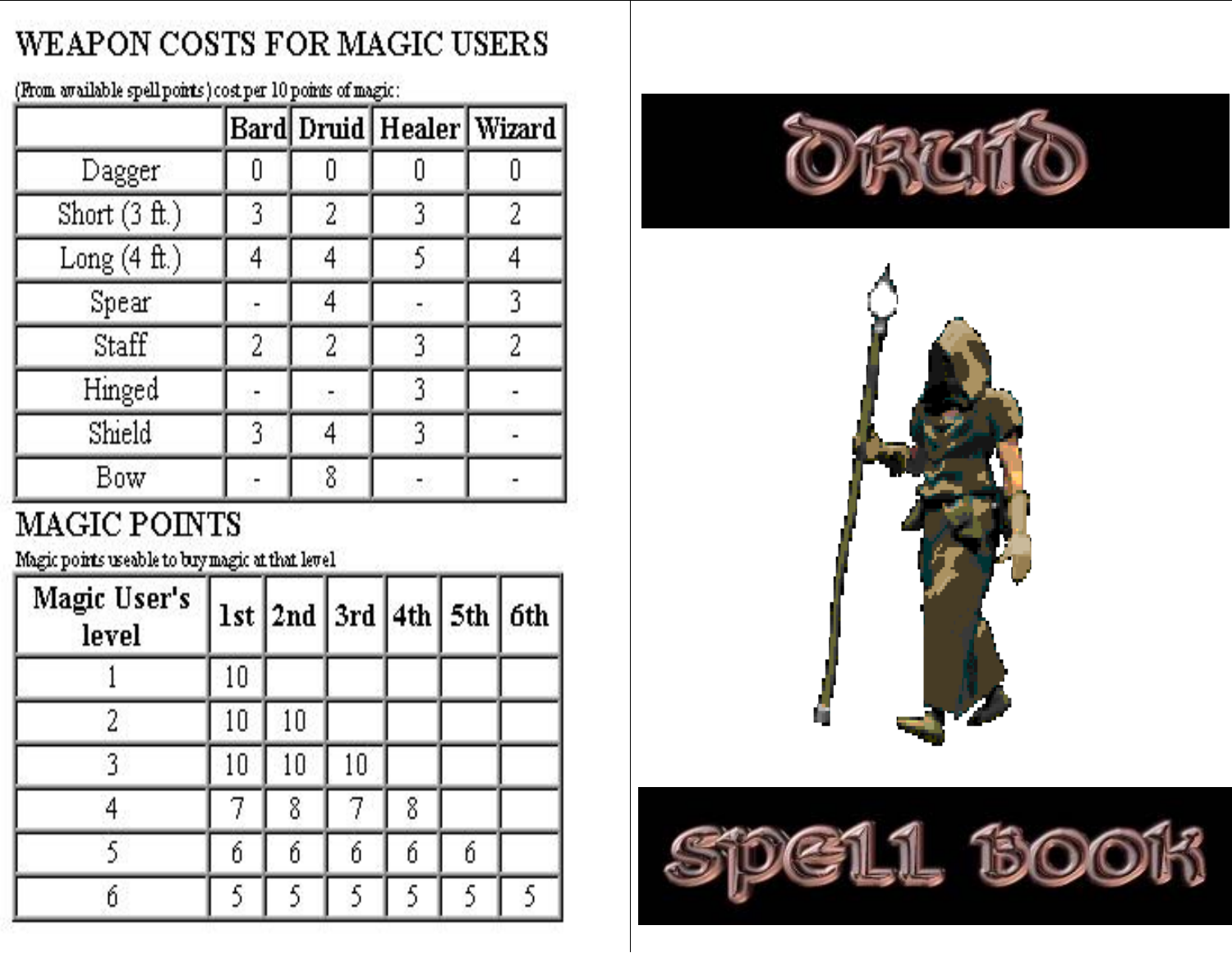# **DRUID**

Garb: Brown robe, sash, or belt. Magical symbols and devices are encouraged.

Weapons: Any non-hinged melee weapon except "red class" weapons types and/or slashing type polearms, shortbow. Note that the use of weapons will deduct fro m the Druids available magic points.

Armor: None.

Shield: Small. Note that it will deduct from the available magic points.

Magic: M ay cast spells and enchantments.

Additional abilities, notes, etc.: 1st level- 3 total lives 2nd level- 1 additional life (total 4) 3rd level- Pass without trace 4th level- Immune to Poison 5th level- Immune to Woodland and bardic Charm6th level- Imm une to Sleep Notes:

1 )Pass without t race- say thrice *"Pass without trace"*. Druid disappears, and is granted unhindered travel back to home base. Usable twice per game. This and other Druidic level abilities are non m agical in nature.

#### *Fire Trap*  **Type:** fixed enchantment



**Materials:** 10 ft. diameter red cloth, sand or glitter to represent sulfer

**Incantation:** lay cloth, repeat 5x *"May the power of nature and the fire of the earth protect this area from intrusion,"* sprinkle sulfer.

**Effect:** anyone who is not protected who enters area is killed.

**Limitations:** may be dispeled. Disappears when caster dies.

# *Reincarnation* **Type:** enchantment

**Materials:** dead person, monster handout, appropriate garb **Incantation:** repeat 3x *"I call thy spirit back from the realm of death, inherit this new form and serve me until your destruction."*

**Effect:** person sacrifices 4 lives to play as a monster for 1 life.

**Limitations:** only certain monsters are used. These are: lizard man, dryad, unicorn, giant, siren, troll, centaur, brownie. n: m ay be dispeled.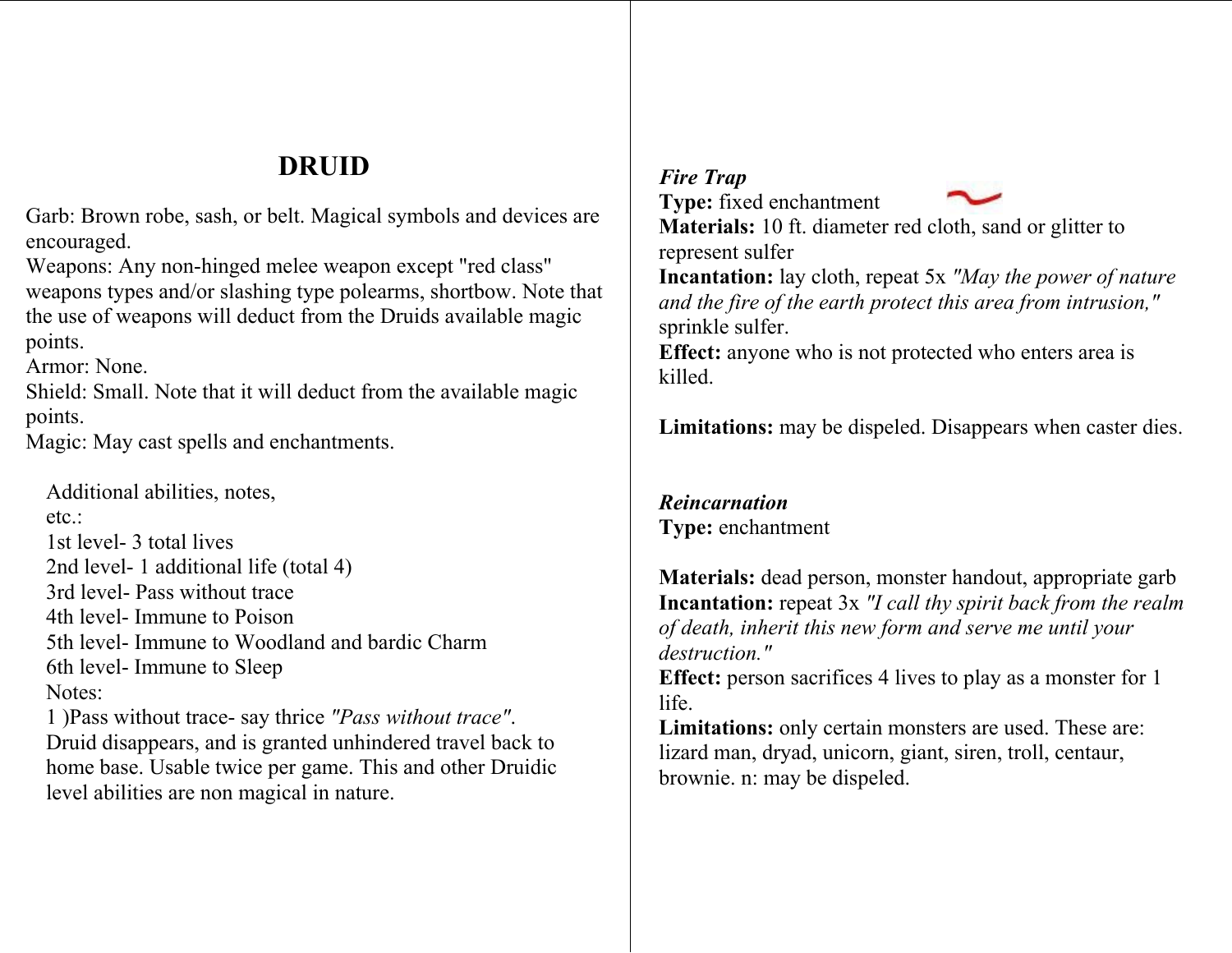# *Passplant*

**Type:** enchantment

**Materials:** departure tree, arriving tree

**Incantation:** repeat loudly 5x *"Passplant"*, repeat loudly 5x *"arriving"*

**Effect:** person is transported from one tree to one other tree within game boundaries. They may not be harmed during transfer.

**Limitations:** must have location in mind and must tell reeve if asked. Must go straight to destination unless being watched or followed, then may take round-about path. Equivalent to teleport.

# **6th level (Great Druid)**

*Feeblemind* 

**Type:** spell

**Incantation:** point at victim, repeat 3x *"By the power of my mind I confuse and erase yours."*

**Range:** 50 ft.

**Effect:** victim may not cast magic or use any abilities of their class except fighting (primeval instinct).

**Limitations:** death or dispel magic removes effect Magic Format Key

# *Finger of Death*

**Type:** spell

**Incantation:** point at victim, repeat 5x *"I call for your death."* **Range:** 50 ft. **Effect:** person dies **Limitations:** 5th level monks are immune.

# **MAGIC CLASSES**

 The magic using classes of wizard, healer, druid, and bard may use weapons, provided they deduct an appropriate number of their magic points from every 10 magic points available in order to learn that skill. This represents time lost from the study of magic to learn the use of weapons. For example, Frost of Silverlake Is a third level wizard who wishes to use a longsword. Frost must deduct 4 points from each 10 points, leaving the Wizard 6 initiate pts., 6 apprentice pts., and 6 journeyman pts. After third level there is no additional cost for weapons, though costs must still be evenly divided between all levels of available magic points. Thus, an archmage with a shortsword would have 3 magic points useable for each of his 6 levels of magic. Magic bought with magic points may only be redistributed between games. The magic classes are collectively referred to as magic users. Actual weapons allowed to each magic class is listed under each class description, cross referenced with the following chart. Magic classes may never buy more weapons than they have magic points (i.e. - a maximum of 10 points of weapons).

# **Magics Listing Key**

type- enchantment/E, fixed enchantment/FE, spell/S, neutral/N uses- number of times you may cast that magic when you pay for one use. ("U" means unlimited).

cost- the number of magic points it costs to buy one use of that magic.

max- the maximum number of uses of that magic that you may purchase.

 T: type of magic M: materials needed I: incantation and gestures H: range (if any) E: effect L: limitations or restrictions N: notes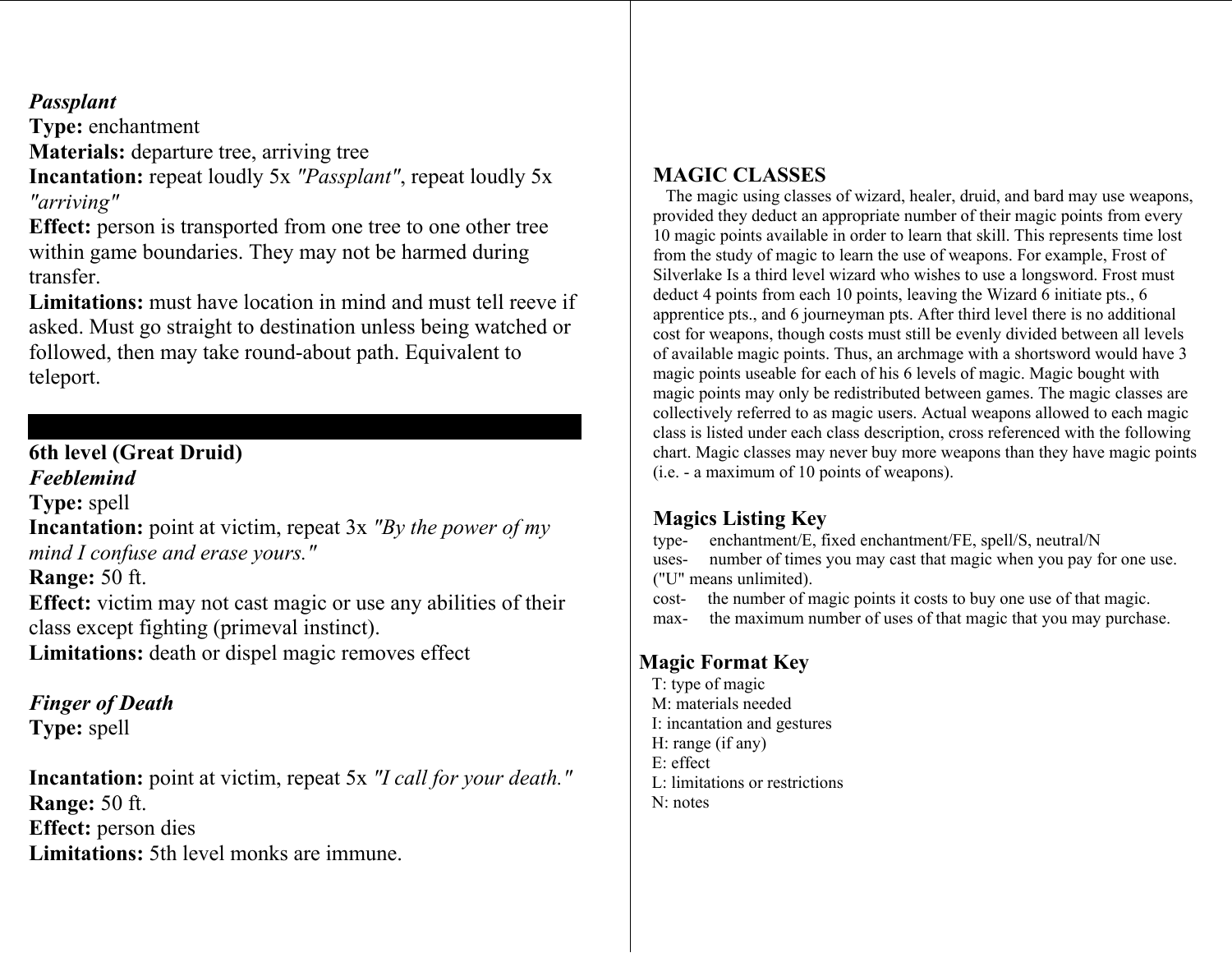# **AMTGARD MAGIC**

 Amtgard's magic using classes ate one of its m ost unique differences fro m other medieval and fantasy societies. Playing one of these classes requires the participant to think and is a constant challenge. Note that a delicate balance exists between all the classes. Each class, especially those which use magic, must be played within the spirit and rules defining it. There is a great deal of trust and honor inv olved, and game balance can easily be disturbed by so meone abusing the rules of any class. Wizards, healers, druids, and bards are urged to dress and act as recognizable members of their classes, which are not onl y powerful, but spectacular. If you have difficulty understanding the magic system, don't hesitate to ask help from your g uildmaster or a reeve. Happy magic casting!

#### **THE RULES OF MAGIC**

- 1. Magic must be said loudl y and clearly enough to be heard within 5 0 ft. or by the recipient, whichever is closer
- 2. Only one spell may be active at a ti me. Enchantments and neutrals may be used in any number.
- 3. A person may carry only one enchantme nt at a time. Exceptions-wizard stack and 6th level scouts. Note that wizard reanimate and lich areenchant ments.
- 4. When a person dies, the enchant ment they carry is lost. Forcewall, antimagic, circle of protection, flamewall, thornwall, silence and firetrap disappear when their caster dies. Liplock disappears when a dead person co mes back to life. Resurrected people still have the enchant ments (or remnants thereof) they were carrying (exception- protection from magic). Reincarnated and reani mated people do not keep the e nchantment they were wearing unless they can wear two enchantments at once. Enchantments that die with theircaster do not return under any condition. Honor duel never returns.
- 5. An enchant ment will onl y cover one object (for example a person, aweapon, arm or, etc.). Thus, while y o u may be protected fro m flame, your arm oran d weapons are not. The same applies to class abilities. Enchantments caston one's equipment do count against the number of enchantments allowed tobe carried.
- 6. If an enchantment has bee n cast on oneself or on one's own equipment, it is dispelled when the caster begins to cast other magic. Note for purpose of this rule that enchant ments such as forcewall, anti-magic, etc. (see rule 4) are considered to be on the area of ground the y occup y (fixed enchantments), and do not prohibit the casting of other magics (however, see rule 16). Note that the wizard defe n d enchantment is an exception to this rule. Enc hantments may not be healed.

# **5th Level (Arch Druid)**

#### *Flameblade*

**Type:** enchantment



**Materials:** red and yellow cloth, edged weapon, sand or glifter to represent sulfur.

**Incantation:** tie cloth to weapon, repeat 10x "Flameblade", sprinkle sulfur over weapon.

**Effect:** equal too bladesharpe spell, with fire abilities. Negates iceball and druid/healer entangle effects by touch, and the weapon itself is impervious to fireball and heat weapon magics.

#### *Flesh to stone*

**Type:** spell **Materials:** grey padded "petrify" ball



**Incantation:** hold ball in left hand, repeat 5x *"Petrify"* **Effect:** person is turned to stone.

**Limitations:** spell stays in effect until a dispel magic or the reverse of this spell is cast. If the ball hits the Shield of Reflection the druid is turned to stone. Barbarians are immu n e. Heal spell alters the effects to those of healer/druid entangle.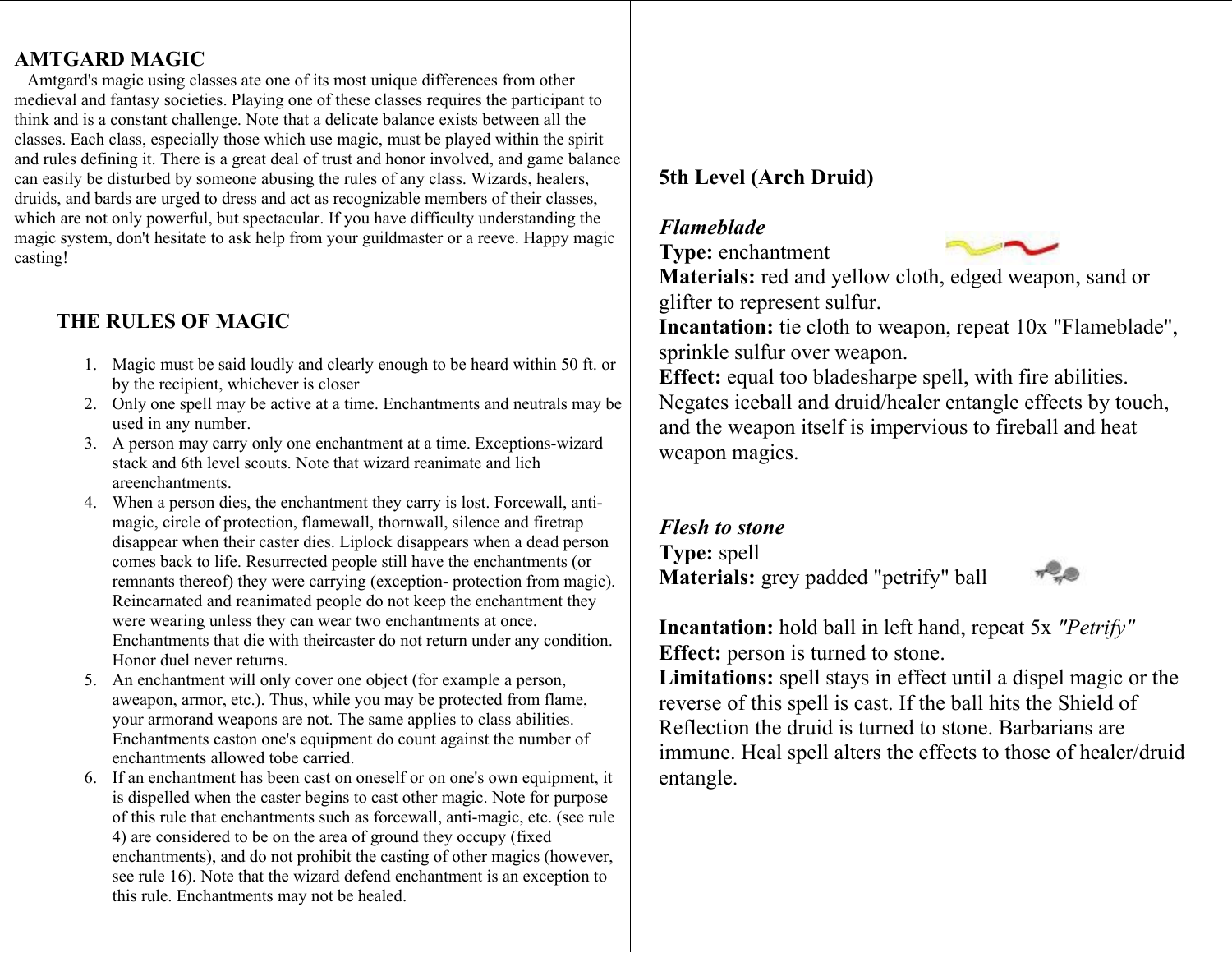#### *Shatter*

**Type:** spell 1: repeat 3x *"By the power of nature, I destroy that (object)"*

**Range:** 20 ft.

**Effect:** object is completely destroyed.

Limitations: may only be repaired by a dispel magic or mend. Does not affect bases, relics, game items, hardened items, enchanted shields, or enchant ments.

#### *Stoneskin*

**Type:** enchantment

**Materials:** person, yellow cloth, small polished stone

**Incantation:** touch person with stone, repeat 5x *"May nature protect you from all forms of attack"*

**Effect:** for each level of this enchantment (simulcast up to 4 times) it will give 1 point of invulnerable arm or to all areas of the body.

**Limitations:** cannot be used with other arm or. Shields may be used. The area of stoneski n destroyed by an opponent's verbal m agic m ust be specified by the attacker.

#### *Silence*

**Type:** fixed enchantment

**Materials:** 25 ft. measure, markers for 25' radius

**Incantation:** set up markers, stand In middle with both hands above head and repeat 5x *"May no form of sound, speech or noise be heard in this place."*

**Effect:** No speech(talking), no magic casting is allowed in the enchantment's radius.

**Limitations:** may be dispelled. Disappears when the caster dies.

- 7. Enchantments must be visible (a strip of cloth 1" by 12"), and announced if asked. Most enchantments will appear as a length of yellow or white cloth worn on the person or item protected. Enchantments may be dispelled.
- 8. A person must stand still when casting magic, unless otherwisestated or specified in the magic's description. The same applies to noncombatant class abilities and skills.
- 9. Incomplete or interrupted magic has no effect, and does not countas if it were used. Extension is not used up unless the accompanying magicis fully cast.
- 10. Wizards, healers, and druids must carry a magic book or scroll with the m at all times in order to cast magic. Exceptions: wizards- hold person, wounding; healers- healing. Bards require a musical instrument rather than a book or scroll. Note: all magic using classes must have a list of which magics they have bought for that game.
- 11. Magic points must be evenly distributed between levels. Exception- any number of magic points may be deducted from a higher level to be spent on a lower one. Weapon costs are deducted from every 10 points of available magic points.
- 12. Relics such as the sword of fla me are objects of great power. Anyquestion of magical superiority will generally be won by a relic.
- 13. Enchantments cast with an extension must be placed on the affected individual as soon as is reasonabl y p ossible.
- 14.Invulnerability is a magical armor particular to some monsters and to a limited number of enchantments. Each level of Invulnerability will negate one ph ysical or verbal hit (defined as so mething that would do damage orinhibit the target so that it would take damage, i.e. yield, sleep, stun,etc.) of any kind. Magic casters must specify which area (torso, arm, orleg) of invul nerability that the y destroyed with their verbal magic. Wizardprotection is a limited form of invulnerabilit y. While m ost invulnerabilit ytakes damage like arm or, note that healer's protect onl y works against oneshot o verall.
- 15. All magic will be listed as either a spell, an enchantment (some of these referred to as fixed enchantments), or a neutral. This distinctioncan have a great impact on play so note it carefully. Fixed enchant mentsfollow all general rules for enchant ments.
- 16.A person may only have one of the following in existence at the same time:killing grounds, force wall, anti-magic, circle of protection, defend, flamewall, firetrap, Thornwall, silence. Note that flamewall, firetrap, and healercircle of protection, i n addition to the listed wizard examples, are fixedenchantments.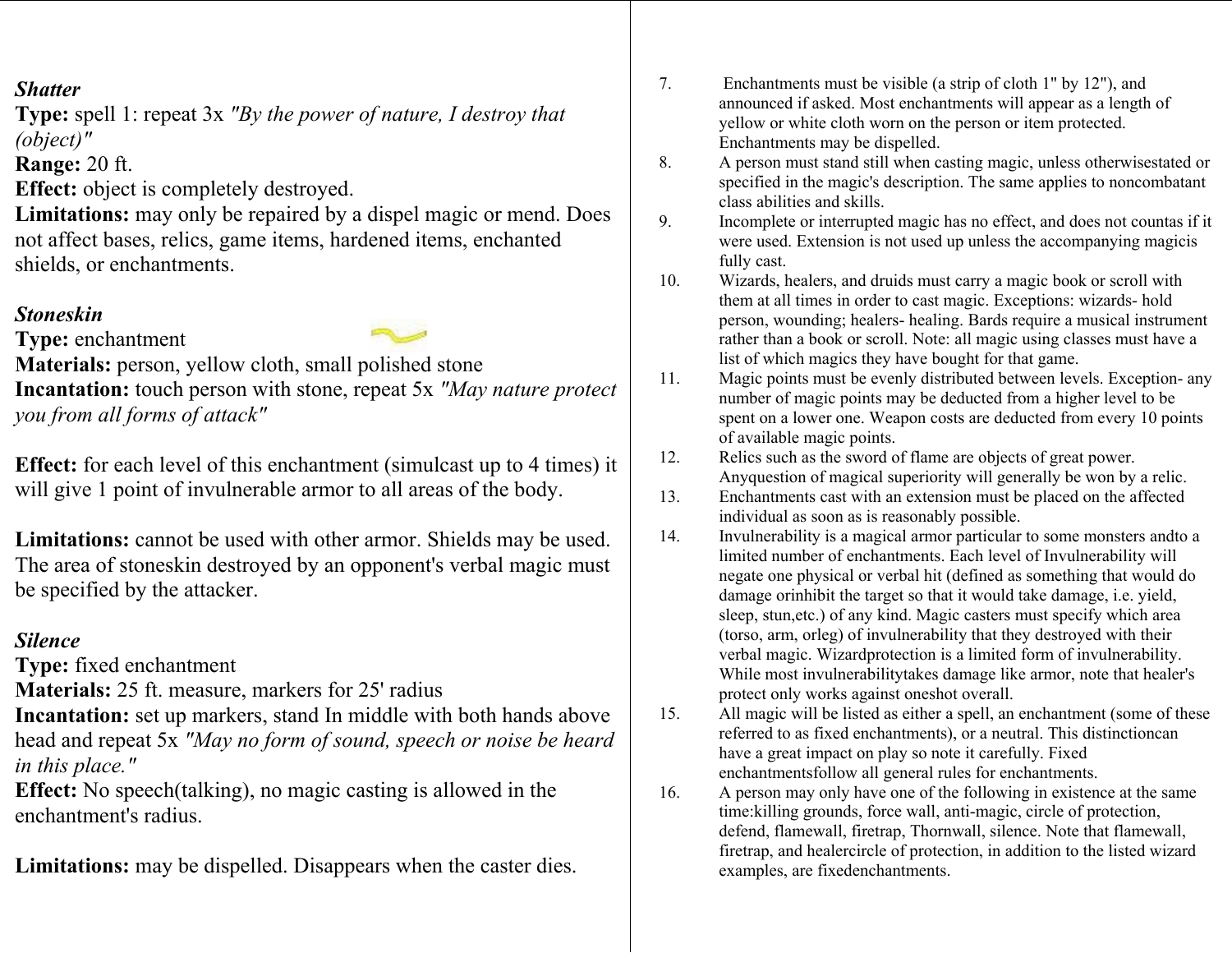- 17. Enchantments nullified by death or other means must be removed. Fixed enchant ments,with the exception of killing grounds, may never be preplaced before utilization(i.e. - no cloth in sight).
- 18. Unless they buy ambidexterity, wizards and druids must cast magic with theirleft hand. Magical balls (lightnin g balls, iceballs, etc.) may then be transferredto the right hand and thrown. Healers and bards may cast magic with eitherhand.
- 19. Spells co mpletely cast and enchantments discharged are considere d used, evenif they were ineffective against their targets. The same is true of all classabilities.
- 20. Magical balls, once cast, are charged for 2 minutes. If unused, the y mustbe recast before utilized. The cost for these lightning bolts, entangle balls,etc, is for the number that can be cast and thrown at the sa me time: costof 2 to throw 2 magic balls at the same time, etc.
- 21. The only magics which may be cast m ore than once at the sa me time on thesame person or item are magical projectile,protection, protect, barkskin, and stoneskin (as listed under t heir descriptions) Exception: wizard stack.
- 22. When hit wit h a magic ball of an y type, all hits count except head or throatshots. This includes foot shots, tail hits, and grazes. A hit to the handholding a weapon destro ys or affects the weapon (which in some cases, asin iceball, affects the holder also).
- 23. In the event of a conflict between magics which is not directly covered bythe rules, the higher level magic is considered m ore powerful. If the magics are of the sa me level then the defensive magic is m ore powerful.
- 24. In case of confusion or contradictions, then the specific magic description should be the final source. Use your common sense when ironin g out problems.
- 25. The reeve's word is final. If what looks like 30 ft. t o you is determined to be 60 ft. b y t he reeve, then It is 60 ft. If you feel the reeves are not good judges of distance, bring out a reliable measure with you.
- 26. Transfor med, reincarnated, and diseased players no longer pla y by their classrules, but by the rules of the monster type that the y beca me.
- 27. The rulebook takes precedence over all supplements, manuals, and other rules editions or pla ytesting experiments.

# *Flamewall*



**Type:** fixed enchantment **Materials:** red cloth 10 ft. long, sand or glitter to represent sulfur

**Incantation:** lay cloth in straight line, raise hands, repeat 5x *"By the might of nature, I call forth a flaming wall."* Sprinkle sulfur.

**Effect:** creates a 10 ft. by 10 ft. impassable wall of flame. Anyone not protected who touches or crosses it will be incinerated.

**Limitations:** can be dispelled by a dispel magic. Wall will not stop projectile weapons or spells. Wall disappears when caster dies.

**Notes:** protection from magic will not protect from this.

**Type:** spell

**Materials:** tree

**Incantation:** touch tree with left hand, repeat 5x

*"Commun <sup>e</sup>"*, sit down with back touching tree.

**Effect:** druid may not be harmed, or harm others within a 20 ft. radius

**Limitations:** must be humming or chanting "commune" and cannot be holding a weapon or the magic is broken. Cannot be closer than 20 ft. to a base or flag.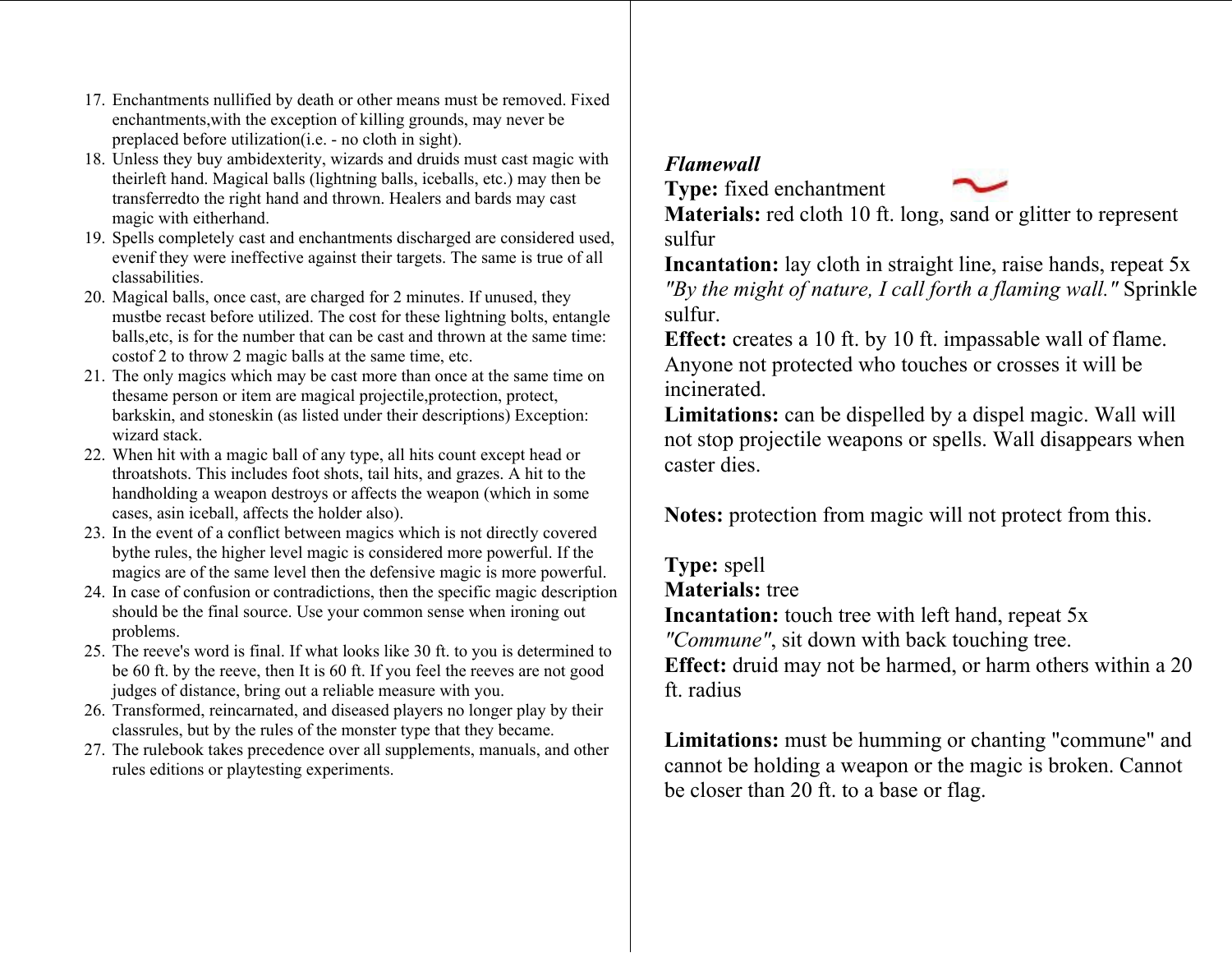#### *Plant door*

#### **Type:** spell

**Materials:** tree

**Incantation:** touch tree with both hands, repeat 5x *"Open up and receive a loyal protector of the forest"*

**Effect:** druid is assumed to be inside tree. He is considered protected and hidden by the tree. May cast magic, but must touch tree or spell ends.

**Limitations:** If the tree is hit 10 times by a red or blue weapon, or if hit by a fireball it is destroyed, and the druid is no longer protected. Druid may not fight with weapons when spell is in effect, and may be affected by verbal magic while he is casting magic.

# **4th Level (Druid of the Center)**

*Call lightning* 

**Type:** spell **Incantation:** raise both hands, repeat 3x *"(person) I call lightning to strike thou."* **Range:** 20 ft. **Effect:** person is fried, dead, crispy critter. **Limitations:** is negated by protection from flame.

#### *Commune*

**Type:** spell

**Materials:** tree

**Incantation:** touch tree with left hand, repeat 5x *"Commune"*, sit down with back touching tree.

**Effect:** druid may not be harmed, or harm others within a 20 ft. radius

**Limitations:** must be humming or chanting "commune" and cannot be holding a weapon or the magic is broken. Cannot be closer than 20 ft. to a base or flag.

# **MAGIC CLARIFICATIONS**

- 28. Under the notes sections of many magics it lists those classes which are immune to that magic. As the classes and their immunities evolve, immunities in the magic section will correspondingly be added or deleted,
- 29. Neutral magic may never be dispelled. This includes ambidexterity, lend, extension, warskill, advancement, enhancement, presence, visit, imbue, mimic, voice, and extra magic points (all are neutral). Visit, messenger, and other classes' magic-like abilities are also not allowed to be dispelled. Druidic magics bought via bardic voice, may be dispelled.
- 30. Liches and wraiths are undead and magical creatures. Zombies, mummies, and vampires are undead and diseased. Lycanthropes are diseased.
- 31. Enchanted weapons (other than enchantments that are defensive such as harden) may be affected by heat weapon, warp wood, curse weapon, and magical balls. Note that relics do not possess any qualities that are not listed under their descriptions.
- 32. Interrupted magics and class abilities/skills must be restarted to be used.
- 33. Paladins and anti-paladins are immune to most wizard spells, but not their enchantments. Barbarians may never carry enchantments.
- 34. Cure disease will turn an undead creature or lycanthrope back to human. Resurrect will not. Protection from disease will protect a person from conversion to these creatures for one life.
- 35. Stone to flesh or a heal will negate petrify. A heal spell will alter the effects of druidic flesh to stone to those of an iceball (or entangle).
- 36. Lightning in any form is considered to be a type of flame. Protection from flame is proof against a flame wall. Protection from magic is not. Both are proof against a firetrap.
- 37. Mend will not negate the effects of heat weapon or curse weapon.
- 38. Red weapons, enchanted weapons of any type, relics, arrows, and touch of death will destroy a bless, barkskin, or protection without killing the wearer of these enchantments. The dagger of infinite penetration will kill them.
- 39. Projectile protection is not proof against magic bolts (or for that matter, any other kind of magical balls). The magic bolt spell may be blocked and parried just like any normal throwing weapon.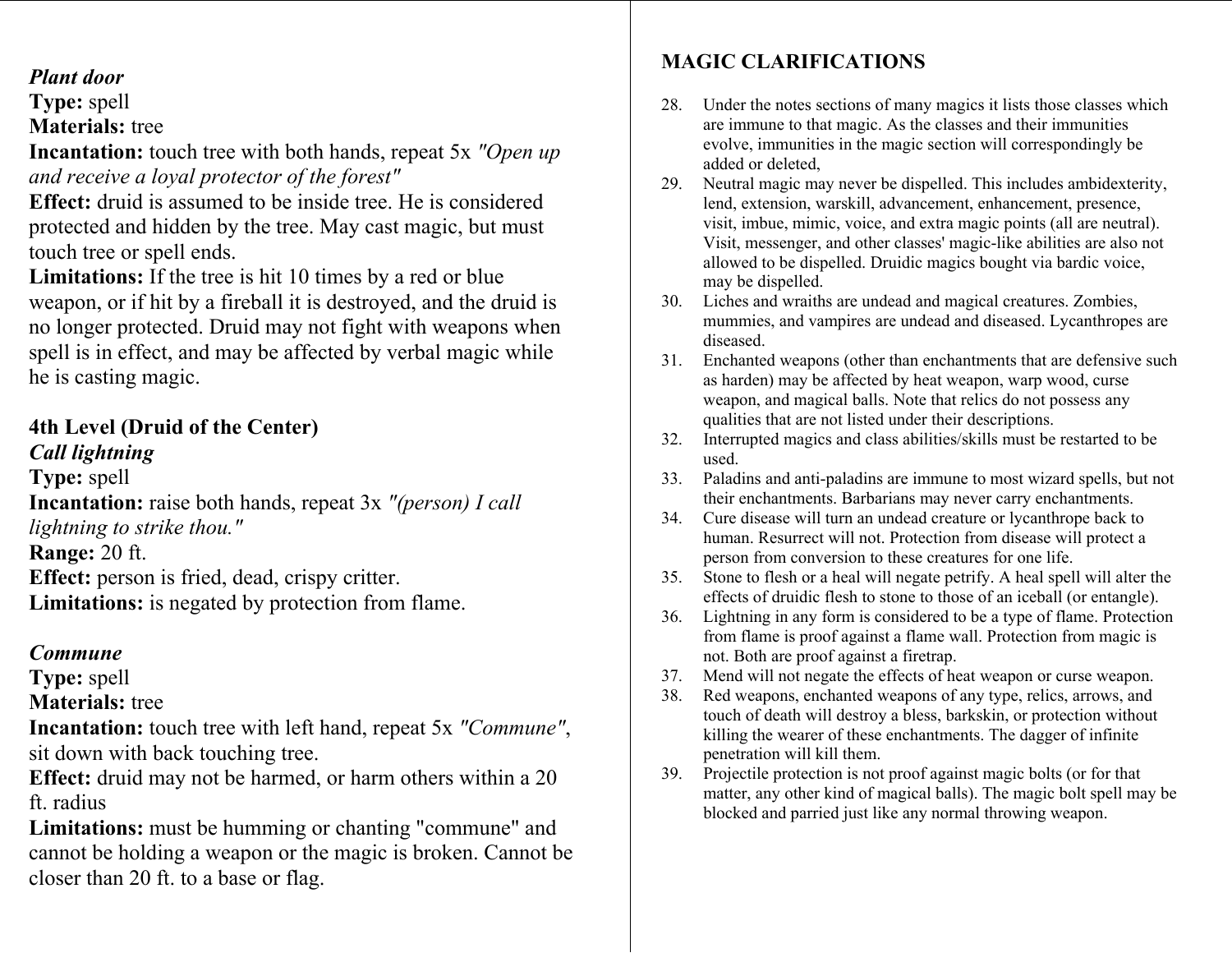- 40. Projectile protection is not proof against magic bolts (or for that matter, any other kin d of magical balls). The magic bolt spell may be blocked and parried just like an y normal throwing weapon.
- 41. Dispel magic will cancel protection from magic. It does not block class abilities or skills, nor does it affect the following: neutral magic of any type, any spell or enchantment already discharged (healing, etc.), commune, messenger, teleport, or passplant in action of being c o mpleted, lost, duel, or an honor duel victory passage. Dispel magic can cancel anti-magic only if cast outside of, but within 2 0 ft. of the periphery of the antimagic circle. Dispel magic will cancel all enchantments on the target.
- 42. Defend or protection from magic will not save a wizard from his own killing grounds or mutual destruction.
- 43. Druidic passplant is the same as teleport for all game purposes.
- 44. Game effects that allow questions of dead people (talk to dead scout tracking, etc.) must be asked in a "yes or no" format.
- 45. Weapons or equipment carrying an encha ntment are often referred to as enchanted weapons. This should not be confused with the wizard enchantments enchant shield and enchant weapon.
- 46. Failure to have a list of one's magics renders one incapable of casting magic (exception- some monsters). Failure to wear appropriate class garb also negates the abilit y t o use magic.
- 47. Magical monsters created by spells or e nchantments may not be resurrected.
- 48. Magic may not be cast via a hand holding a weapon or shield.
- 49. A magic user may have as many magical balls simultaneously functionin g (fireballs burning, number of people simultaneousl y e ntangled, lightning bolts charged to thr ow, etc.) as total uses that he bought for t hat spell. Thus, 2 points spent on iceball will allow a wizard to have any two victi ms frozen at any one time. There is no limit to the number of magical balls that may be carried. Magical balls may not be used to parry or be used by those who did not cast them.
- 50. Non magical arm or will not stop lightning bolt, fireball, sphere of annihilation, etc. The target is fully affected and killed by these attacks. Note again that enchant ments on a person and class immunities do not extend to carried or worn equipment. Noninvulnerable magical ar m ors such as barkskin are affected by class abilities such as penetration arrows.
- 51. Immunities, unless specified, do not exist (i.e. paladins are not immune to dragon breath).
- 52. Class abilities may not be magically stacked. Enchant ments without a wizard stack may not be si mulcast unless specified in the enchant ment's description.

# *Extension* **Type:** neutral

**Incantation:** say *"Extension"* loudly prior to starting magic **Effect:** doubles range of magic for one use. If magic has no range it gives spell a 20 ft. range.

**Notes:** is not used up unless the accompanying magic is fully cast.

# *Ambidexterity*

**Type:** neutral **Effect:** may cast magic with either hand.

# *Protection from disease*

**Type:** enchantment **Materials:** yellow cloth



**Incantation:** touch person, repeat 5x *"I protect thee from disease"*, tie cloth onto person.

**Effect:** person is im mune to any form of disease. **Limitations:** is not effective versus poison.

# *Protection from flame*

**Type:** enchantment **Materials:** yellow cloth



**Incantation:** hold cloth in left hand, repeat 10x *"Protection from the element of fire"*, tie cloth on person.

**Effect:** protects against all forms of flame, including lightning, treat Sword of Flame and flameblade as normal hit.**Notes:** negates a fireball's negation of iceball and healer/druid entangle.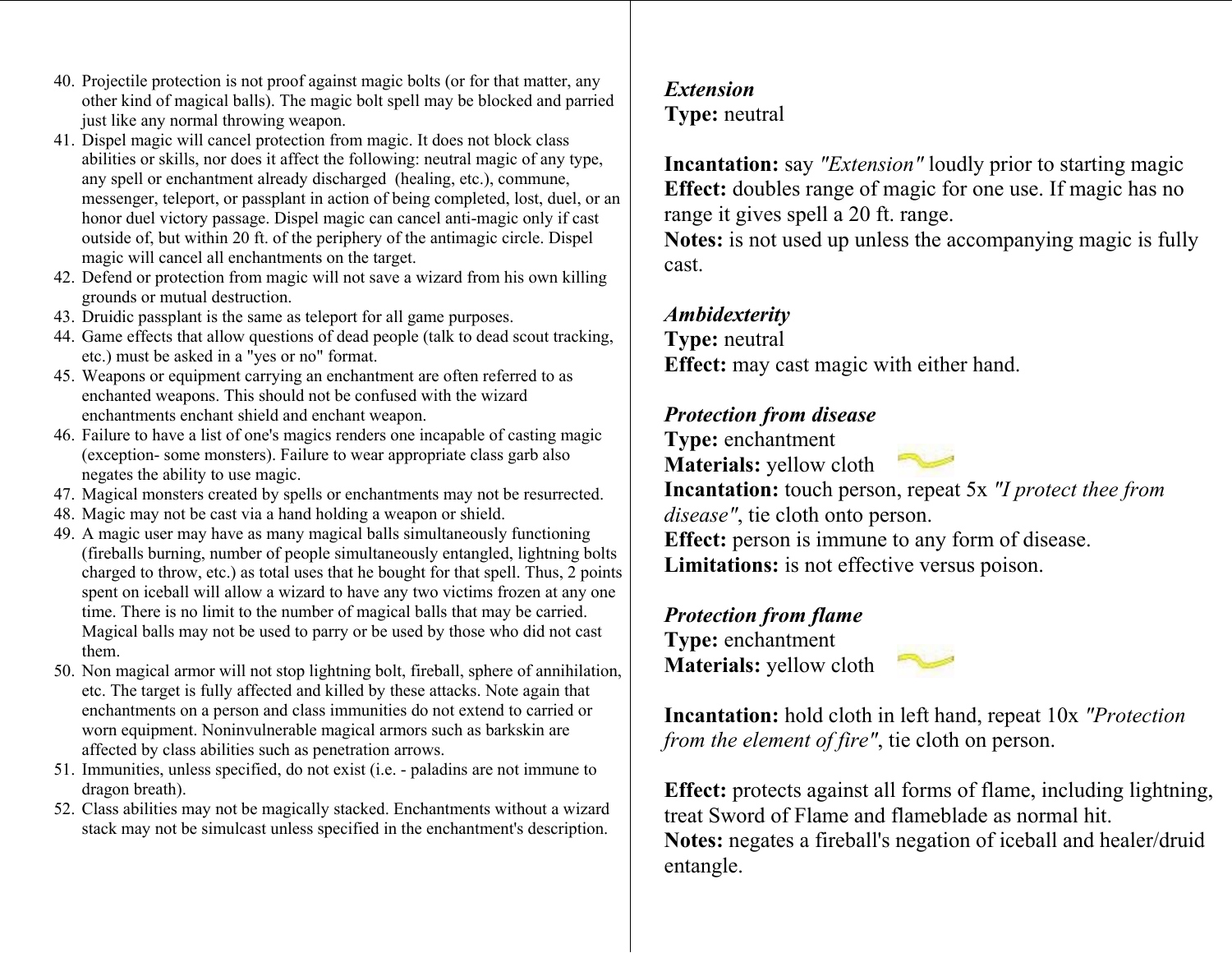#### *Paralyzation*

**Type:** enchantment **Materials:** yellow cloth

**Incantation:** hold yellow cloth in left hand, repeat 10x *"Paralyzation"*

**Effect:** If bearer of enchantment touches someone they are paralyzed for a 150 count if t ouched on the body, 400 if an a limb. Effects are similar to a subdual.

**Limitations:** Will not work through armor, shields and weapons, or through m agics that stop magic. Barbarians are immune.

# **3rd Level (Druid of the Inner Circle)**

# *Confusion*

**Type:** spell

**Incantation:** repeat 5x *"By the power of my mind I will you to be confused."*

# **Range:** 50 ft.

**Effect:** 1) barbarians will automatically go berserk and attack the druid for a 100 count. 2) warriors and fighter types will attack nearest creature(s) for a 100 count. 3) magic casters may not cast magic for a 100 count.

**Limitations:** monsters are immune. Barbarian berserk does not count towards their normal berserk.

- 53. Important game items (flags, etc.) may never be frozen, entangled, teleported, put i n circles of protection, etc. (i.e. magic may never remove game items from play). However, ga me items may also never confer suc h immunities on the people who bear them.
- 54. Verbal magic can only be cast on items ( or portions thereof) that the caster can see.
- 55. The words "count" and "seconds" are synony mous in these rules. 26) Reeves, if requested, may place magic users' magic co mponents.
- 56. A break in the casting of a magic is defined as either improper or nonmagical wording and/or as a gap of two or m ore seconds between words.

# **MAGICAL DEFINITIONS**

- 57. Magic- refers to an y game activity which is magical i n nature.
- 58. Spell- a magic which has a direct and immediate effect.
- 59. Enchantment- a magic which has a lasting effect on the bearer.
- 60. Fixed enchant ment- a magic which has a lasting effect and is cast on an area of ground. Fixed enchant ments must constantly draw power from the perso n who cast the m, so they may only have one active at a time, and it permanently disappears when its caster dies. Does not prohibit the caster fro m carrying a normal enchantment.
- 61. Neutral- a magic which alters the nature of that on which it is cast. Neutrals cannot be dis pelled, and a person may have m ore than one of these operating at the same time.
- 62. Magical ball- anythin g charged and thr own b y a magic using class. An unlimited number may be carried (exception- only one sphere of annihilation may be carried).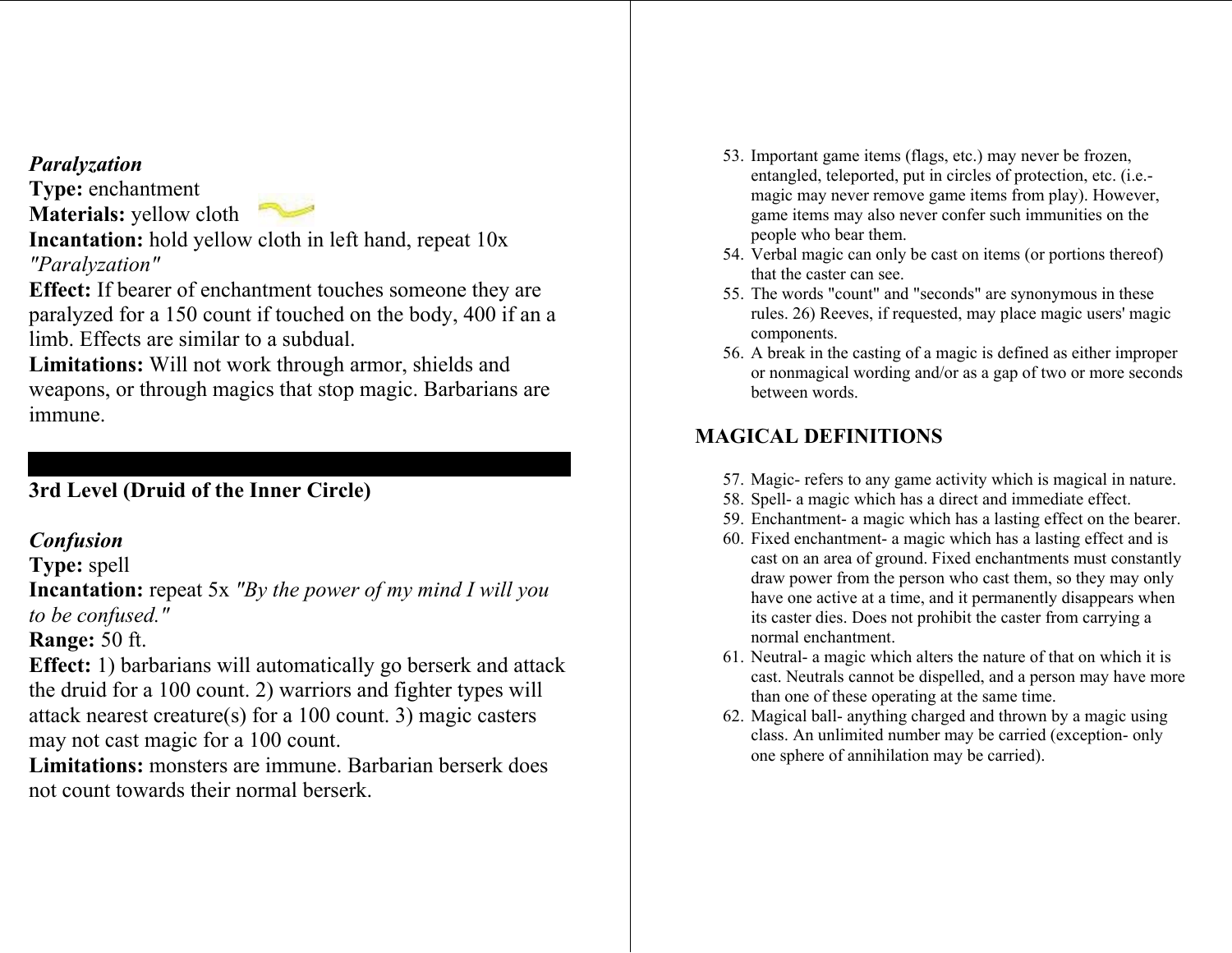| <b>Magic name</b>       | type | uses      | cost             | max            |
|-------------------------|------|-----------|------------------|----------------|
| 1st level               |      |           |                  |                |
| Cancel                  | S    | unlimited | $\boldsymbol{0}$ |                |
| Cure poison             | E/S  | $1/l$ ife | 1                | 4              |
| Heal                    | S    | $1/l$ ife | 1                | 6              |
| Shillelagh              | E    | 1/game    | 1                | 4              |
| Entangle                | S    | 1 bolt/u  | 1                | $\overline{4}$ |
| Heat Weapon             | S    | $1/l$ ife | 1                | $\overline{4}$ |
| Warp wood               | S    | $1/l$ ife | 1                | 4              |
| 2nd level               |      |           |                  |                |
| <b>Barkskin</b>         | E    | 1/game    | 1                | 4              |
| <b>Cure Disease</b>     | S    | $1/l$ ife | 1                | 4              |
| Magical projectile      | E    | 1/game    | 1                | 4              |
| Mend                    | S    | $1/l$ ife | 1                | $\overline{4}$ |
| Paralyzation            | E    | 1/game    | 1                | 4              |
| Thornwall               | FE   | 1/game    | 1                | 4              |
| 3rd level               |      |           |                  |                |
| Ambidexterity           | N    | unlimited | $\overline{2}$   |                |
| Confusion               | S    | 1/game    | $\mathbf{1}$     | $\overline{2}$ |
| Extension               | N    | 1/game    | $\overline{2}$   | $\overline{4}$ |
| <b>Plant Door</b>       | S    | $1/l$ ife | $\mathbf{1}$     | 4              |
| Protection from disease | E    | 1/game    | $\overline{2}$   | $\overline{4}$ |
| Protection from flame   | E    | 1/game    | $\mathbf{1}$     | 4              |

#### *Barkskin*

**Type:** enchantment



**Materials:** person, yellow cloth, piece of bark **Incantation:** touch person with bark and repeat 5x *"May nature protect you"*, attach cloth.

**Effect:** will give person 1 point arm or on all parts of the body.

Limitations: It is possible to gain 4 points of armor by this spell. The protection is onl y from physical aftacks and cannot be used with other arm or. Shields m ay b e used. It is not invulnerability.

#### *Thornwall*

**Type:** fIxed enchantment **Materials:** brown cloth 10 ft. long, leaves



**Incantation:** lay cloth in straight line, raise hand in air, repeat 1Ox *"Thorns come forth"*, crush and sprinkle leaves.

**Effect:** creates 10 ft by 10 ft i mpassable wall of sharp thorns.

**Limitations:** this wall can be destroyed by dispel magic, 10 hits with a red or blue weapon, or a fireball. If hit by a fireball or flameblade the wall is treated as a flame wall for a count of 100.**Notes:** disappears when the caster dies.

#### *Cure disease*

**Type:** spell **Materials:** affected person **Incantation:**touch person, repeat 5x *"I cure thy illness"* **Effect:** person is cured of any disease.

**Notes:** includes turning diseased creatures back to h uman.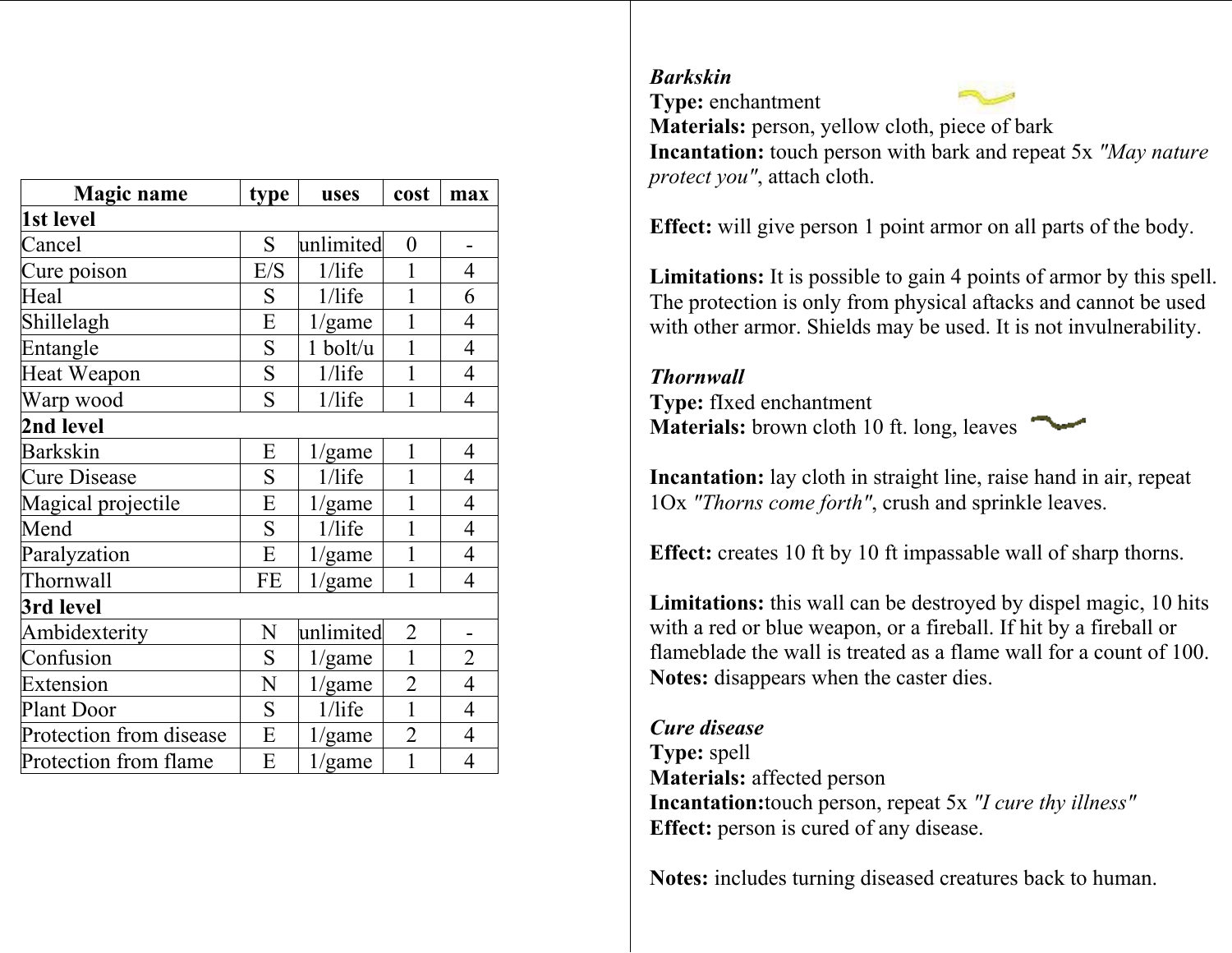*Cancel* **Type:** spell **Incantation:** repeat 2x *"I cancel my magic."* **Range:** 50 ft. **Effect:** negates magic. **Limitations:** may only be used on own magics.

# **2nd level (Druid of the Outer Circle)**

# *Magical projectile*

**Type:** enchantment



**Materials:** projectile (arrow, javelin, rock, etc.), y ellow cloth **Incantation:** hold projectile in left hand, repeat 5x *"May this projectile strike true"*, tie cloth to projectile weapon.

**Effect:** for each level of this enchantment, it will do one more point of damage than norm ally done by the projectile type. Will destroy a shield with 3 hits if a 5 pt. projectile, will act as a bladesharped red weapon if a 6 pt. projectile, etc.

**Limitations:** monks may still block projectiles with no penalties. **Notes:** destroyed m agical projectiles may be mended.

# *Mend*

**Type:** spell

**Incantation:** touch broken item with left hand, repeat 10x *"Make this item whole again."*

**Effect:** Item is no longer dam aged or destroyed. May repair one point of arm or in one location.

**Notes:** if an enchanted item is mended, its enchant ment is intact.

| <b>Magic name</b>        | type      | uses      | cost           | max            |  |  |
|--------------------------|-----------|-----------|----------------|----------------|--|--|
| 4th level                |           |           |                |                |  |  |
| Call lightning           | S         | 1/game    | 1              | 4              |  |  |
| Commune                  | S         | unlimited | $\overline{2}$ |                |  |  |
| Flamewall                | <b>FE</b> | 1/game    | $\mathbf{1}$   | $\overline{4}$ |  |  |
| Silence                  | <b>FE</b> | 1/game    | $\mathbf{1}$   | $\overline{4}$ |  |  |
| Shatter                  | S         | 1/game    | 1              | $\overline{4}$ |  |  |
| Stoneskin                | E         | 1/game    | $\overline{2}$ | $\overline{4}$ |  |  |
| 5th level                |           |           |                |                |  |  |
| Flameblade               | E         | 1/game    | $\overline{2}$ | $\overline{2}$ |  |  |
| Passplant                | Ε         | 1/game    | $\mathbf{1}$   | $\overline{4}$ |  |  |
| Stone to flesh           | S         | 1/game    | $\overline{2}$ | $\overline{4}$ |  |  |
| <b>6th level</b>         |           |           |                |                |  |  |
| Finger of death          | S         | 1/game    | 1              | $\overline{4}$ |  |  |
| Feeblemind               | S         | 1/game    | $\overline{2}$ | $\overline{2}$ |  |  |
| Fire trap                | FE        | 1/game    | $\mathbf{1}$   | $\overline{4}$ |  |  |
| Reincarnation            | E         | 1/game    | $\overline{2}$ | $\overline{2}$ |  |  |
| <b>6th level</b>         |           |           |                |                |  |  |
| Finger of death          | S         | 1/game    | 1              | 4              |  |  |
| Feeblemind               | S         | 1/game    | $\overline{2}$ | $\overline{2}$ |  |  |
| Fire trap                | <b>FE</b> | 1/game    | $\mathbf{1}$   | $\overline{4}$ |  |  |
| Reincarnation            | E         | 1/game    | $\overline{2}$ | $\overline{2}$ |  |  |
| <b>1st Level (Druid)</b> |           |           |                |                |  |  |

*Shillelagh* 

**Type:** enchantment

**Materials:** wooden weapon, yellow cloth



**Incantation:** repeat 10x *"Harden this weapon"*, tie cloth to weapon.

**Effect:** if the weapon is norm ally a blue weapon, it is treated as a red weapon; if it is norm ally a red weapon, it takes four points off arm or and in two hits destroys a shield and an arm.

**Limitations:** only works on non-edged weapons.